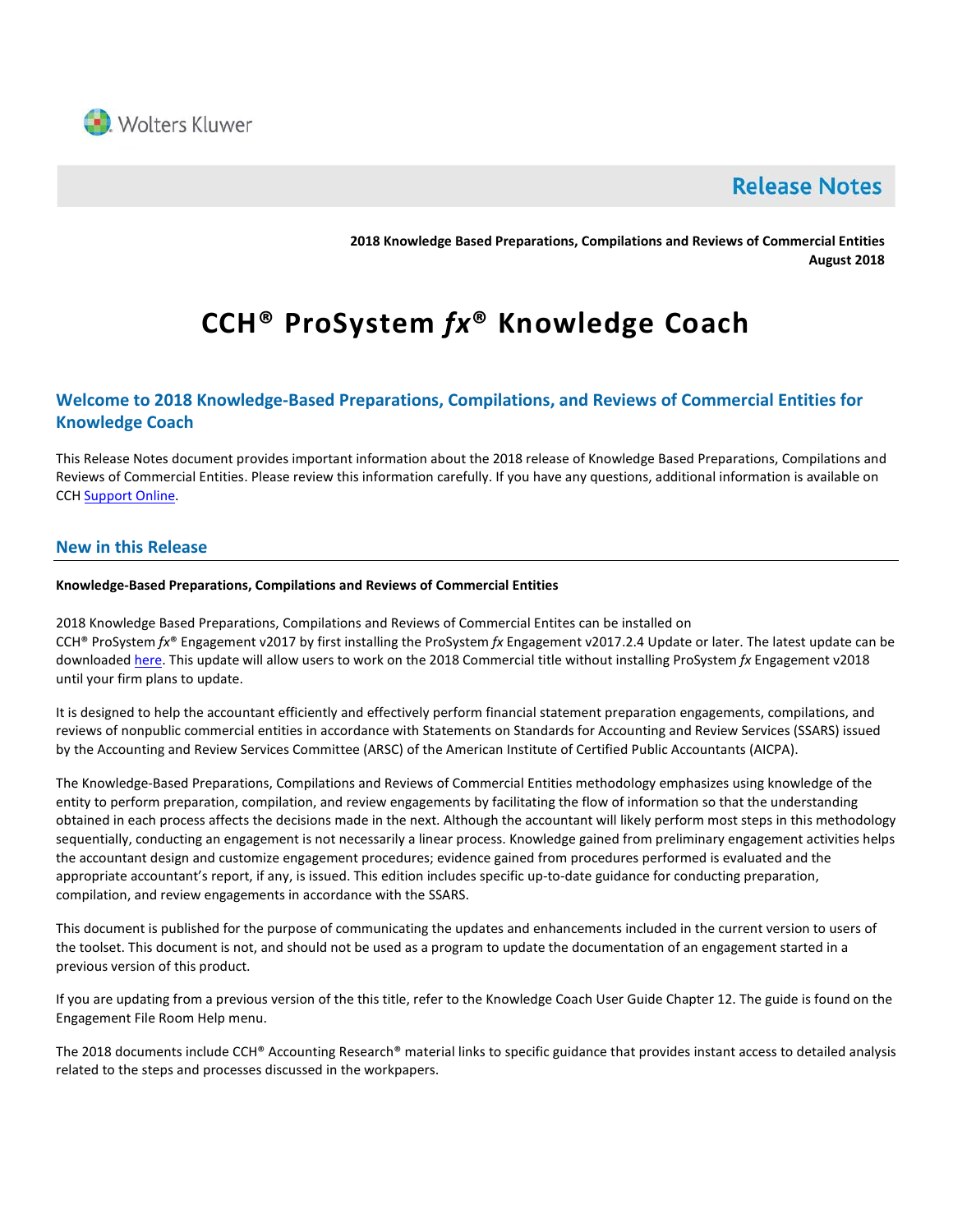## **2018 Edition of Knowledge-Based Preparations, Compilations and Reviews of Commercial Entities**

This edition features numerous enhancements, including:

- New and modified procedure steps and practice points for current accounting guidance noted above.
- Adding many new AIDs, CORs, and RPTs as follows:
	- o AID-828A Financial Statements: Not-for-Profit
	- o AID-829A Financial Statements: Presentation of Functional Expenses
	- o CMP-102 Compilation Program: Prospective Financial Statements
	- o CMP-103 Compilation Program: Pro Forma
	- o COR-201F Engagement Letter: Compilation of Financial Statements Prepared in Accordance with a Prescribed Format
	- o COR-201G Engagement Letter: Compilation Engagement with Respect to One or More Specified Elements, Accounts, or Items of a Financial Statement
	- o COR-208A Engagement Letter: Compilation Pro Forma Financial Information Prepared by Client in Accordance with U.S. GAAP
	- o RPT-0914A Compilation Report: Prospective Financial Statements— Financial Forecast Supplemented By A Financial Projection
	- o RPT-0959A Compilation Report: Compiled Financial Statements Presented with Prior-Period Financial Statements Compiled by a Predecessor Accountant
	- o RPT-0966E Compilation Report: Comparative Financial Statements Prepared In Accordance With Accounting Principles Generally Accepted In The United States Independence Impaired With Reasons Not Disclosed
	- o RPT-0994A Compilation Report: Personal Financial Statements
	- o RPT-0994B Compilation Report: Personal Financial Statements Departure From U.S. GAAP
	- o RPT-1061A Review Report: Special-Purpose Financial Presentation on Comparative Financial Statements Prepared in Accordance With the AICPA's Financial Reporting Framework for Small- and Medium-Sized Entities
	- o RPT-1080 Review Report: Comparative Financial Statements Prepared In Accordance With Accounting Principles Generally Accepted In The United States Of America And The Review Is Performed In Accordance With Statements On Standards For Accounting And Review Services And International Standard On Review Engagements 2400 (Revised) Issued By The International Auditing And Assurance Standards Board

[Click here](http://support.cch.com/updates/KnowledgeCoach/pdf/guides_tab/2018%20COM%20PCR%20Title%20Overview%20for%20Knowledge%20Coach%20Users.pdf) for the 2018 Preparations, Compilations and Reviews of Commerical Entities Title Overview for Knowledge Coach Users.

In addition, forms and practice aids throughout have been updated to include new examples and tips, and where applicable, to take into account:

## **New literature, standards, and developments, reflected in the following current accounting guidance:**

- Statement on Standards for Accounting and Review Services No. 24 (SSARS-24), Omnibus Statement on Standards for Accounting and Review Services - 2018);
- AICPA Guide Preparation, Compilation and Review Engagements;
- The revised AICPA Code of Professional Conduct (Code), including ET Section 1.295, Nonattest Services;
- AICPA Statement on Quality Control Standards No. 8 (QC Section 10), A Firm's System of Quality Control (Redrafted);
- AICPA Audit Risk Alert Developments in Preparation, Compilation, and Review Engagements 2017/18;
- FASB Accounting Standards Codification™ as of June 30, 2018, through Accounting Standards Update No. 2018-08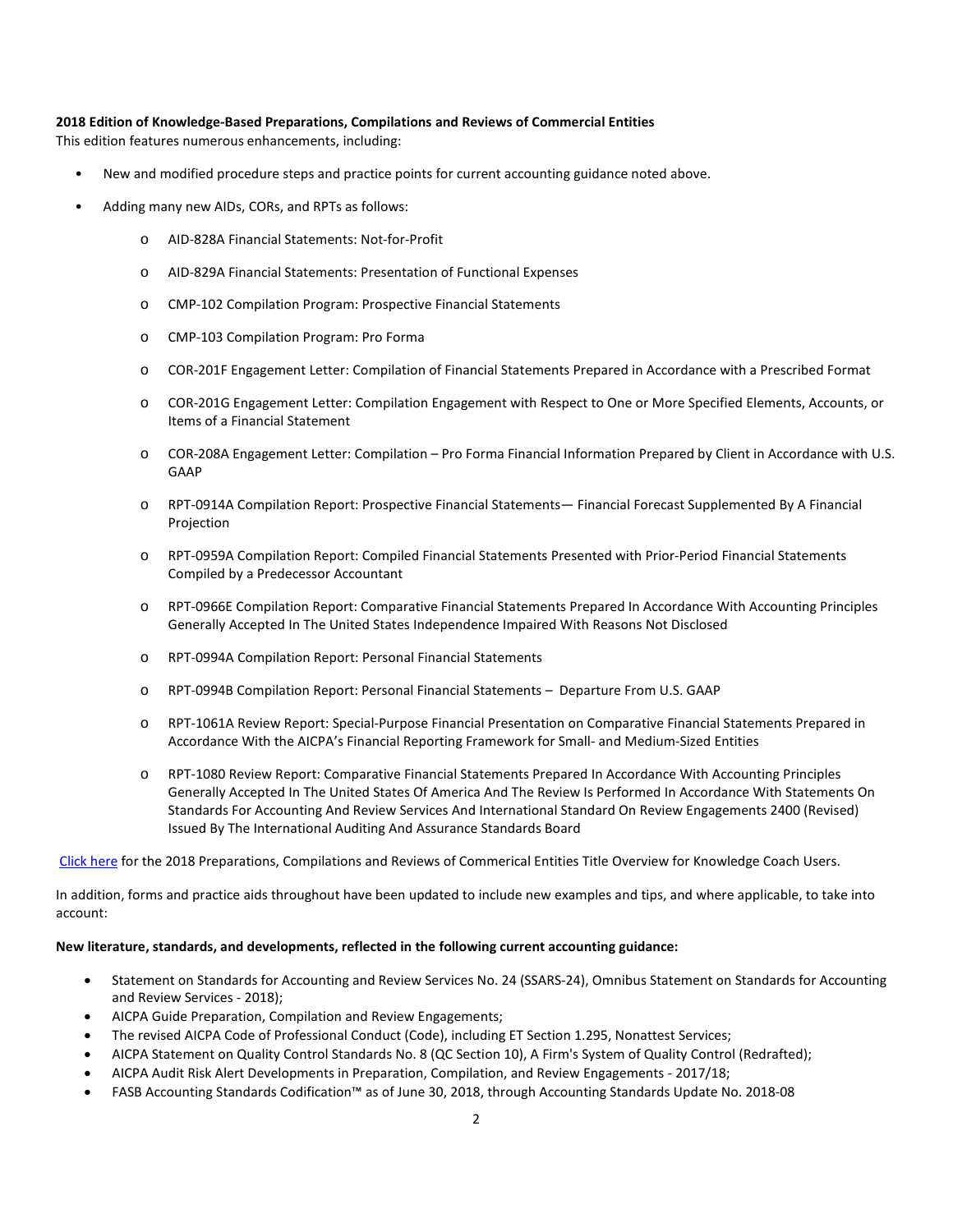#### **Important Notes:**

- Make sure to save changes to workpapers before closing the workpaper or the binder to ensure data is correctly updated.
- If your Current Editor Knowledge Coach Microsoft® Word workpapers become read-only or crash, please do the following:
	- o Keep the binder with the affected workpapers open.
	- o Highlight the workpaper in the binder window and go to **Tools > Save Knowledge Coach Answers**.

#### **System Requirements**

- This title requires the 2018 Financial Statement Base Title. The 2018 Financial Statement Base title MUST be installed with one of the following versions of CCH® ProSystem *fx* ® Engagement and Knowledge Coach.
	- o Engagement and Knowledge Coach v2017.2.4 or later available through the ProSystem *fx* Engagement v2017.2.4 Update. To identify what version you are running, please go to the **Help > About** window within the application.
	- o Engagement and Knowledge Coach v2018 or later.
- If you are upgrading from Engagement v7.1 or lower, please contact [Technical Support.](https://support.cch.com/contact)
- A minimum of 4GB of RAM is required for optimal performance when opening and navigating through Knowledge Coach workpapers.

#### **License Requirements**

- This title requires the Knowledge-Based Compilations and Reviews license. Any user that does not have a license for this title will not be able to use Knowledge Coach functionality in workpapers.
- For more information on how to update your licensing, view [How do I add or update CCH ProSystem fx Engagement Licenses?](https://support.cch.com/kb/solution.aspx/sw3937) on our website.
- For more information on how to assign licenses, view [How do I assign Engagement Licenses?](https://support.cch.com/kb/solution.aspx/sw3943) on our website.

# **Download Instructions**

If you are planning to use this title on Engagement and Knowledge Coach v2017, ensure you apply CCH ProSystem *fx* Engagement v2017.2.4 Update to all machines including Admin servers and terminal servers before installing the title. Review the Update'[s release notes](https://d2iceilwdglxpz.cloudfront.net/release_notes/CCH%20ProSystem%20fx%20Engagement%20Release%20Notes%202017.2.4.pdf) for more information on deployment.

To download this title:

- 1. Navigate to the [Knowledge Coach Updates](http://support.cch.com/updates/KnowledgeCoach) section of the Engagement Support Website.
- 2. Select the Knowledge Coach Series. The series are arranged by title type, then industry.
- 3. Click on the Download File link next to the title you wish to download.

**Note**: On some occasions the content package file (.KCP) will download with the extension changed to .ZIP. If this occurs, please change the extension of the downloaded file to KCP using all capital letters.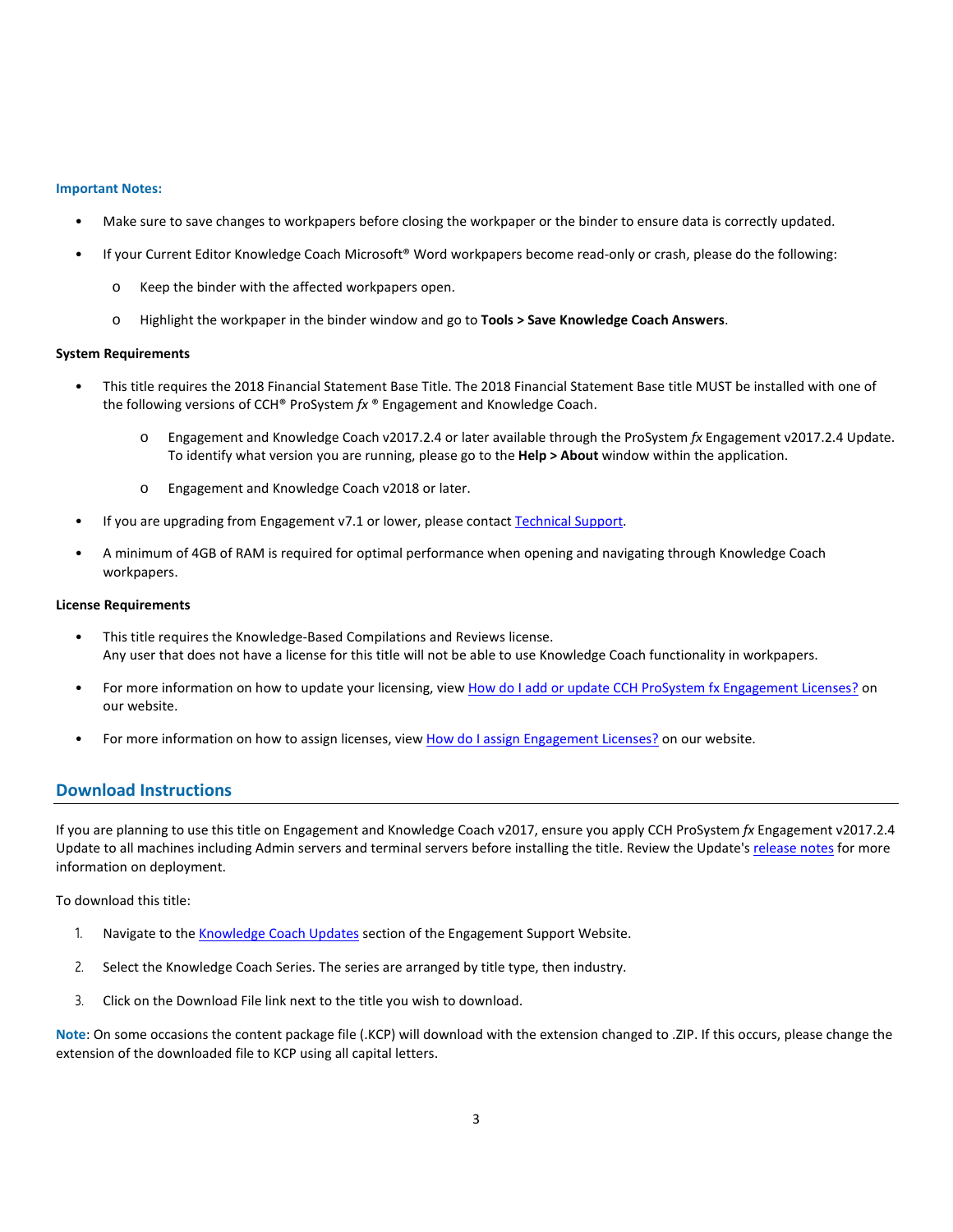You must install the 2018 Financial Statement Base title before installing the 2018 Knowledge Based Preparations, Compilations, and Reviews of Commercial Entities.

The Financial Statement Base title is also available on th[e Knowledge Coach Update Website.](http://support.cch.com/updates/KnowledgeCoach)

The Knowledge Coach Content Package (KCP) download is a proprietary file that must be installed from within Engagement. Save this KCP file to a location on your local drive, and follow the Installation Instructions below.

# **Installation Instructions**

Once you have downloaded your Knowledge Coach title, you will need to add it to the list of titles within CCH ProSystem *fx* Engagement. The only additional system requirement is approximately 75MB of disk space to store your Knowledge Coach Program content files. Please refer to the Engagement with Knowledge Coach Release Notes for any other system requirements.

After downloading the 2018 Knowledge Based Preparations, Compilations, and Reviews of Commercial Entities, do the following:

- 1. Launch the Engagement Workpaper Management application so that the Local File Room is displayed. Select **Tools > Knowledge Coach Titles**.
- 2. The Knowledge Coach Titles window will be displayed.
- 3. Choose **Add Title**.
- 4. Browse to the title package file (\*.KCP) that you previously downloaded from the Knowledge Coach Support Web site.
- 5. Choose **Open**.
- 6. The system will display a progress indicator while the title package is added. You will receive a message that the title has been successfully installed once the process is complete.

To release a title:

- 1. Select one of the Knowledge Coach titles in the list that has been added but is not yet released.
- 2. Choose **Release Title**. The current date and time will be displayed in the Date released column, and the status will change to "Released."

**Note**: In the Engagement Admin module, add and assign a Knowledge Coach module and the applicable Knowledge Coach title license to staff before using the workpapers.

**Important**: Once the 2018 Knowledge-Based Preparations, Compilations, and Reviews of the Commercial Entities title has been added and released, they will be automatically deployed to other staff members when they login to the "Office" location, or when they synchronize a binder that contains Knowledge Coach workpapers from this title.

# **Online Permission Key**

Permission key files may be downloaded from ou[r website](https://prosystemfxsupport.tax.cchgroup.com/permkey/download.aspx) or when adding or updating the new licenses within CCH ProSystem *fx* Engagement 2017 and higher. After updating the license file in the Engagement Admin module, licenses need to be assigned to the staff who will use 2018 Knowledge-Based Preparations, Compilations, and Reviews of Commercial Entities.

If you have not already established a Single Sign-on (SSO) account with Customer Service, we urge you to do so at this time.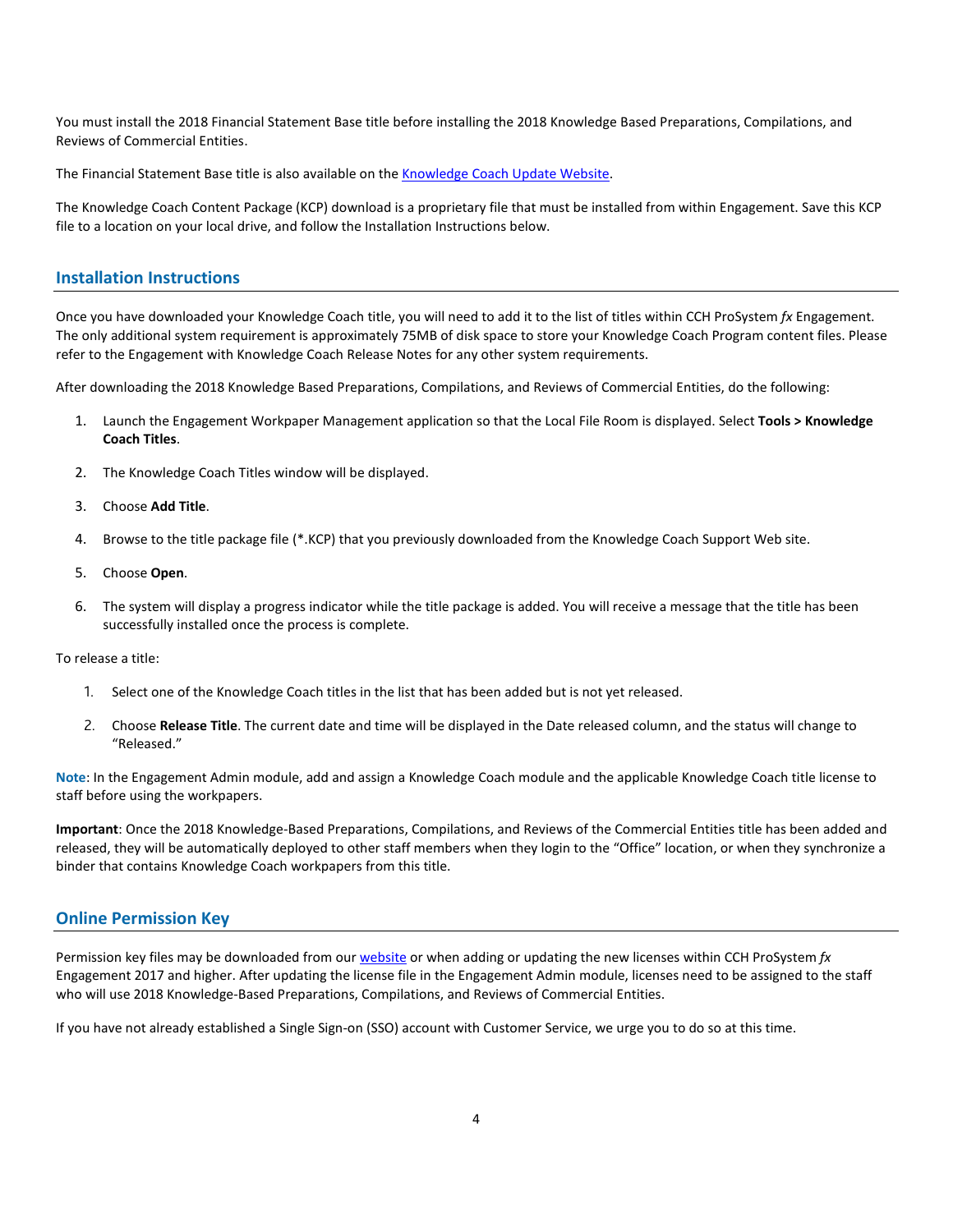# CCH® Accounting Research Manager®

CCH's Accounting Research Manager ("ARM") is the most comprehensive, up-to-date and objective online database of financial reporting literature. It includes all authoritative and proposed accounting, and SEC literature, plus independent, expert-written interpretive guidance.

Available on ARM, the Knowledge-Based Preparations, Compilations and Reviews of Commercial Entities Guide helps you comply with the most recent professional standards and guidance for the conduct of preparations, compilations and reviews and to integrate the use of practice aids, tools, and other resources with its guidance. This publication supplements and complements the Knowledge-Based documents that are available in Knowledge Coach.

If you subscribe to an ARM library that includes Preparations, Compilations, and Reviews of Commercial Entities content, you can link directly to source material from Resources within Knowledge Coach documents. These links have been updated to refer to the accounting standards under the FASB Accounting Standards Codifications. Also, if you subscribe to the Knowledge-Based Preparations, Compilations, and Reviews of Commercial Entities Guide on ARM, you can take advantage of references to the guide material from within the Knowledge Coach documents.

With Accounting Research Manager, you maximize the efficiency of your research time, while enhancing your results. Learn more about our content, our experts, and how you can request your free trial by visiting the [Accounting Research Manager website.](http://www.accountingresearchmanager.com/) You can also access the Accounting Research Manager Web site by selecting **Engagement > Binder Window > Shortcuts Bar > Guidance tab**.

# Using Your Knowledge Coach Content

To use your Knowledge Coach Workpaper Templates, do the following:

- 1. Open a binder in Engagement.
- 2. Select the workpaper tab into which you would like to insert the workpaper.
- 3. Select **New Knowledge Coach Workpaper** from the toolbar or File menu.
- 4. The *New Knowledge Coach Workpaper* dialog appears (Figure 1).
- 5. Select the **New Knowledge Coach Title** with the content you would like to use. You can only select titles you have installed. The information displayed changes to reflect the workpaper organization available for the selected title.
- 6. Select the **Knowledge Coach Workpapers** to insert into your binder and click **OK**.
- 7. In the *Selected Workpaper Properties* dialog, each workpaper name is automatically loaded into the Name field. Add a **workpaper index** in the Index field and make any Name modifications you desire. You can also modify the tab location or the roll forward settings for each workpaper.
- 8. Click **OK**. The integrated Knowledge Coach workpaper is now inserted into your engagement binder.

**Note:** For more information on how to use Knowledge Coach workpapers in your binder, see the Knowledge Coach User Guide.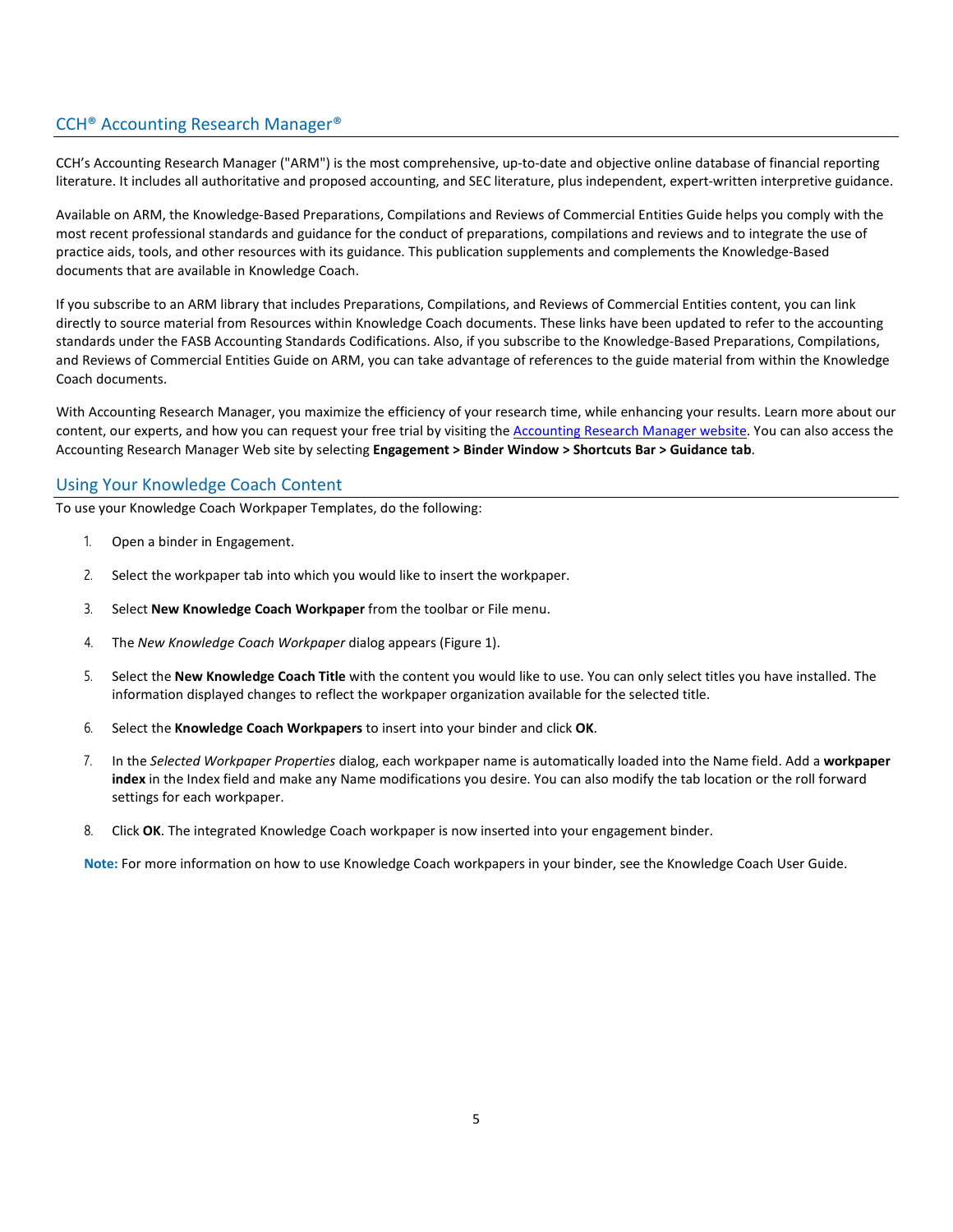| New Knowledge Coach Workpaper                                                                                                                                |                                                                                                                                                                                                                                                                                                                                                   | ×                                                                                                            |
|--------------------------------------------------------------------------------------------------------------------------------------------------------------|---------------------------------------------------------------------------------------------------------------------------------------------------------------------------------------------------------------------------------------------------------------------------------------------------------------------------------------------------|--------------------------------------------------------------------------------------------------------------|
| Industry title selection                                                                                                                                     | Workpaper selection                                                                                                                                                                                                                                                                                                                               | .ł<br>$\mathbf{E}$                                                                                           |
| $\leftarrow$ $\overline{Q}$<br>2018 KBA Commercial Compilations<br>2018 KBA Commercial Preparations<br>2018 KBA Commercial Reviews<br>$\,<$<br>$\rightarrow$ | ⊺Q<br>Add independent workpapers without foundation workpapers<br>⊕-⊡<br>000-Resources<br>面板<br>100-The Communications Hub<br>面目<br>200-Pre-Engagement Procedures<br>ė⊡<br>300-Risk Assessment-Understanding the Entity & Environment<br>ėĐ<br>800-Compilation Procedures<br>面示<br>900-Evaluating, Concluding & Reporting Procedures<br>ndow Snic | Details of selected workpaper<br>Highlight a workpaper or select<br>a workpaper check box to see<br>details. |
|                                                                                                                                                              | OK                                                                                                                                                                                                                                                                                                                                                | Cancel<br>Help                                                                                               |

Figure 1 - New Knowledge Coach Workpaper

# **Additional Information on Knowledge Coach and the KBA Methodology**

# **Knowledge-Based (KBA) Methodology**

Allows the results of one set of procedures to become the input for the next. The key components of the KBA methodology include:

- An Overview that guides accountants through the methodology;
- Knowledge-Based Preparation, Compilation and Review of Commercial Entities documents, integral to the risk assessment and overall accounting processes, which contain steps and procedures required by SSARS;
- Customizable Programs that take accountants through related steps and procedures;
- Practice Aids to help accountants complete steps or processes outlined in the Knowledge-Based Preparation, Compilation and Review of Commercial Entities documents and Programs;
- Accountant's Reports that provide a variety of sample accountant's opinions on financial statements; and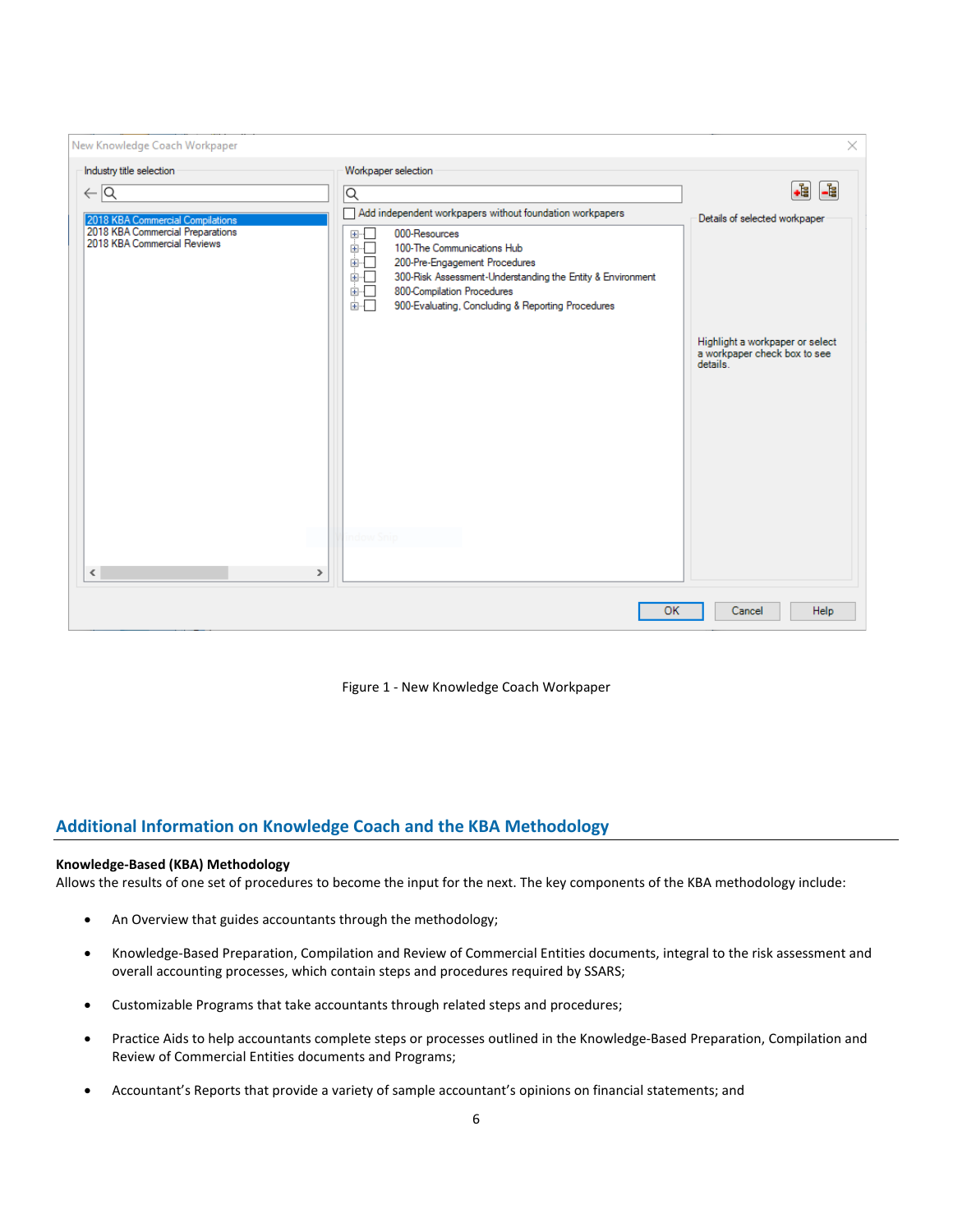- Correspondence documents that provide sample letters to be used to comply with SSARS requirements and in many other common situations.
- The AICPA's Accounting and Review Services Committee (ARSC) SSARS The practice aids and tools in the 2017 Knowledge-Based Preparations, Compilations and Reviews of Commercial Entities are designed around the AICPA's SSARS standards to assist accountants by:
	- Facilitating compliance with SSARS;
	- Encouraging more effective engagements through tailored engagement programs and comprehensive practice aids; and
	- Enhancing engagement documentation.

#### **CCH® ProSystem** *fx***® Knowledge Coach**

Knowledge Coach functionality allows accountants to use the Knowledge-Based methodology more efficiently by eliminating the need for duplicate entry of the same information, tailoring documentation to each particular engagement, and documenting the link between risks identified and procedures performed. PRP-100 Engagement-Level Tailoring Questions, CMP-100 Engagement-Level Tailoring Questions or REV-100 Engagement-Level Tailoring Questions are documents in Knowledge Coach that presents engagement-level questions designed to aid in tailoring the engagement documentation to fit each client. Completing the questions helps the accountant avoid duplication and unnecessary workpapers.

**Note:** Before you begin your engagement, please review the guidance in PRP-101 Overall Preparation Program, CMP-101 Overall Compilation Program or REV-101 Overall Review Program. This workpaper is intended to be your road map through a Knowledge-Based methodology. You should start your engagement with PRP-100 Tailoring Question Workpaper, CMP-100 Tailoring Question Workpaper or REV-100 Tailoring Question Workpaper and PRP-101 Overall Preparation Program, CMP-101 Overall Compilation Program or REV-101 Overall Review.

#### • **Risks**

The Risk Assessment features have been disabled since the 2012 Knowledge-Based Compilations and Review Title for Knowledge Coach. Refer to KBP-101 Preparation: Significant Matters, KBC-101 Compilation: Significant Matters and KBR-102 Review: Significant Matters to accumulate and review significant issues and findings. PRP-801 Preparation Program, CMP-801 Compilation Program: Significant Risks and Uncertainties and REV-802 Review Program: Significant Risks and Uncertainties provides a guide for implementing the guidance related to the disclosure of certain significant risks and uncertainties.

#### • **Information Flow**

Helps cut down on the time spent duplicating information across forms. In addition, the flow of consistent information ensures that information and updates to information are not missed between workpapers. Drill-down functionality helps the user navigate quickly to the source of the information, aiding in the review of the engagement file.

#### • **Diagnostics**

Help keep track of unresolved issues like unanswered questions, incomplete risks, program steps not linked to risks or relevant assertions, missing workpaper, and more.

#### • **Links to Accounting Research Manager (ARM**)

If you subscribe to an ARM library that includes accounting content, you can link directly to source material from Resources within Knowledge Coach workpapers. These links have been updated to reference to the accounting standards under the SSARS and accounting standards issued by the AICPA. Also, if you subscribe to the Knowledge-Based Preparations, Compilations and Reviews of Commercial Entities Guide on ARM, you can take advantage of links to the guide material from within the Knowledge Coach documents.

#### • **Interpretive Guidance**

It is integrated into each Knowledge Coach template through the Tips view of each new task pane. Informational features include Practice Points, Examples, Optional Workpapers, and Resources to help accountants work more effectively and efficiently. You can also navigate from Resources within a document or the tip pane directly to CCH's Accounting Research Manager and industry guides by simply clicking on the Reference.